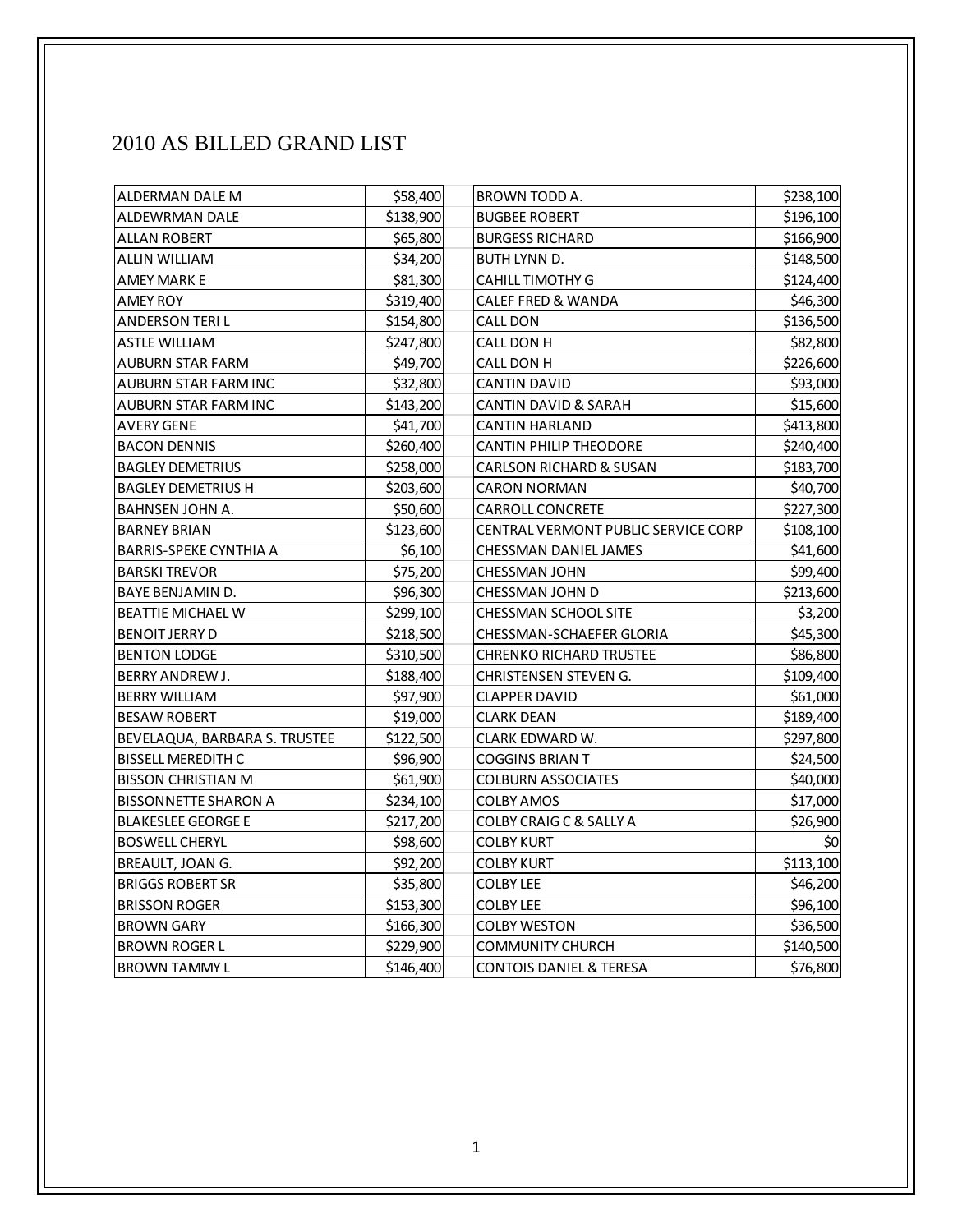## 2010 AS BILLED GRAND LIST, CONT'D

| <b>COOK JAY III</b>             | \$41,800  | <b>FRIZZELL SHARON MAGUIRE</b>           | \$124,600 |
|---------------------------------|-----------|------------------------------------------|-----------|
| <b>COOK JAY III</b>             | \$44,300  | <b>FULLER KARL</b>                       | \$134,600 |
| <b>COUCHON E. DOUGLAS</b>       | \$122,800 | <b>GILCRIS GLADYS B</b>                  | \$35,200  |
| <b>COULSTRING DENISE</b>        | \$30,100  | <b>GOMEZ JORGE E.</b>                    | \$30,100  |
| <b>COURTHOUSE HILL CEMETERY</b> | \$5,600   | <b>GOULD HELEN</b>                       | \$121,900 |
| <b>CRAWFORD CEMETERY</b>        | \$10,500  | <b>GUILDHALL ELEMENTARY SCHOOL</b>       | \$37,700  |
| <b>CROSS SHELLY</b>             | \$137,600 | <b>GUILDHALL TOWN HALL &amp; OFFICES</b> | \$185,500 |
| CUNNINGHAM JEFF                 | \$193,100 | <b>HAKANSSON MARK</b>                    | \$159,200 |
| <b>CUNNINGHAM JEFF</b>          | \$103,500 | <b>HALL GWENDOLYN</b>                    | \$140,500 |
| DAVIS ALAN H.                   | \$466,400 | <b>HALL HELEN</b>                        | \$35,600  |
| <b>DEGNAN STEVEN</b>            | \$206,800 | <b>HALL TIMOTHY</b>                      | \$14,400  |
| DENEAULT THOMAS A               | \$40,900  | <b>HANSON SCOTT W</b>                    | \$173,000 |
| <b>DOHERTY BERNARD</b>          | \$48,000  | <b>HARTSHORN DOREEN</b>                  | \$83,300  |
| <b>DOHERTY JAMES</b>            | \$38,300  | <b>HATFIELD CHARLES W</b>                | \$12,700  |
| <b>DOHERTY JAMES</b>            | \$91,000  | <b>HAWKINS JERALD</b>                    | \$152,900 |
| DOWLAND BRYANT                  | \$126,100 | <b>HERSOM CRAIG</b>                      | \$95,600  |
| <b>DOWSE BETHANY</b>            | \$130,300 | HODGDON ALLEN D                          | \$63,800  |
| <b>DUBREUIL THOMAS H</b>        | \$284,300 | HODGDON ALLEN D.                         | \$151,400 |
| <b>EBEN JUDD JUSTICE CENTER</b> | \$290,000 | <b>HODGDON KENNETH</b>                   | \$40,000  |
| <b>EMERY CHARLES P</b>          | \$81,100  | <b>HODGDON KENNETH</b>                   | \$78,100  |
| <b>ESSEX COUNTY COURTHOUSE</b>  | \$424,100 | <b>HODGDON MURRAY</b>                    | \$184,000 |
| <b>ESTABROOKS MARY</b>          | \$277,100 | <b>HODGDON MURRAY</b>                    | \$80,700  |
| <b>EVANS BRUCE E.</b>           | \$47,100  | <b>HODGDON VAUGHN</b>                    | \$10,500  |
| <b>EVANS BRUCE E.</b>           | \$633,500 | HOFFMAN MATTHEW                          | \$79,200  |
| <b>FARRILL DANA</b>             | \$188,800 | <b>HOLLAND MICHAEL</b>                   | \$222,500 |
| <b>FARRINGTON WILLAIM E</b>     | \$41,900  | HORST RAE E.                             | \$315,100 |
| <b>FARRINGTON WILLIAM E</b>     | \$44,700  | HOWE JOHN J III                          | \$167,000 |
| FAY JAMES M                     | \$88,300  | <b>HUFF LEE</b>                          | \$163,100 |
| FAY JAMES M                     | \$206,000 | HUNT JONATHAN                            | \$596,300 |
| <b>FELLOWS IRVING F</b>         | \$78,600  | <b>HYNES MARGARET</b>                    | \$77,000  |
| <b>FELLOWS IRVING F</b>         | \$37,500  | <b>INGERSON WANDA C COLBY</b>            | \$120,000 |
| <b>FERGUSON TRUST DONALD</b>    | \$367,400 | <b>INKEL NORMAND</b>                     | \$125,400 |
| <b>FIFE MARGARET</b>            | \$62,800  | <b>IRVING HARRY</b>                      | \$170,400 |
| <b>FORBES FARM PARTNERSHIP</b>  | \$147,300 | <b>JACOVINO BERTHA</b>                   | \$183,200 |
| FORD JOHN E JR                  | \$113,200 | JOHNSON DENNIS                           | \$13,900  |
| <b>FOUNDAS TINA E</b>           | \$158,000 | <b>JUDGE BONNIE</b>                      | \$157,900 |
| FOUNDATION FOR THE PRESERVATION | \$127,200 | <b>JUDGE FAMILY REVOCABLE TRUST</b>      | \$148,600 |
| FOY VALERIE MCVBETTY            | \$100,800 | JUDGE WILLIAM ET AL                      | \$56,600  |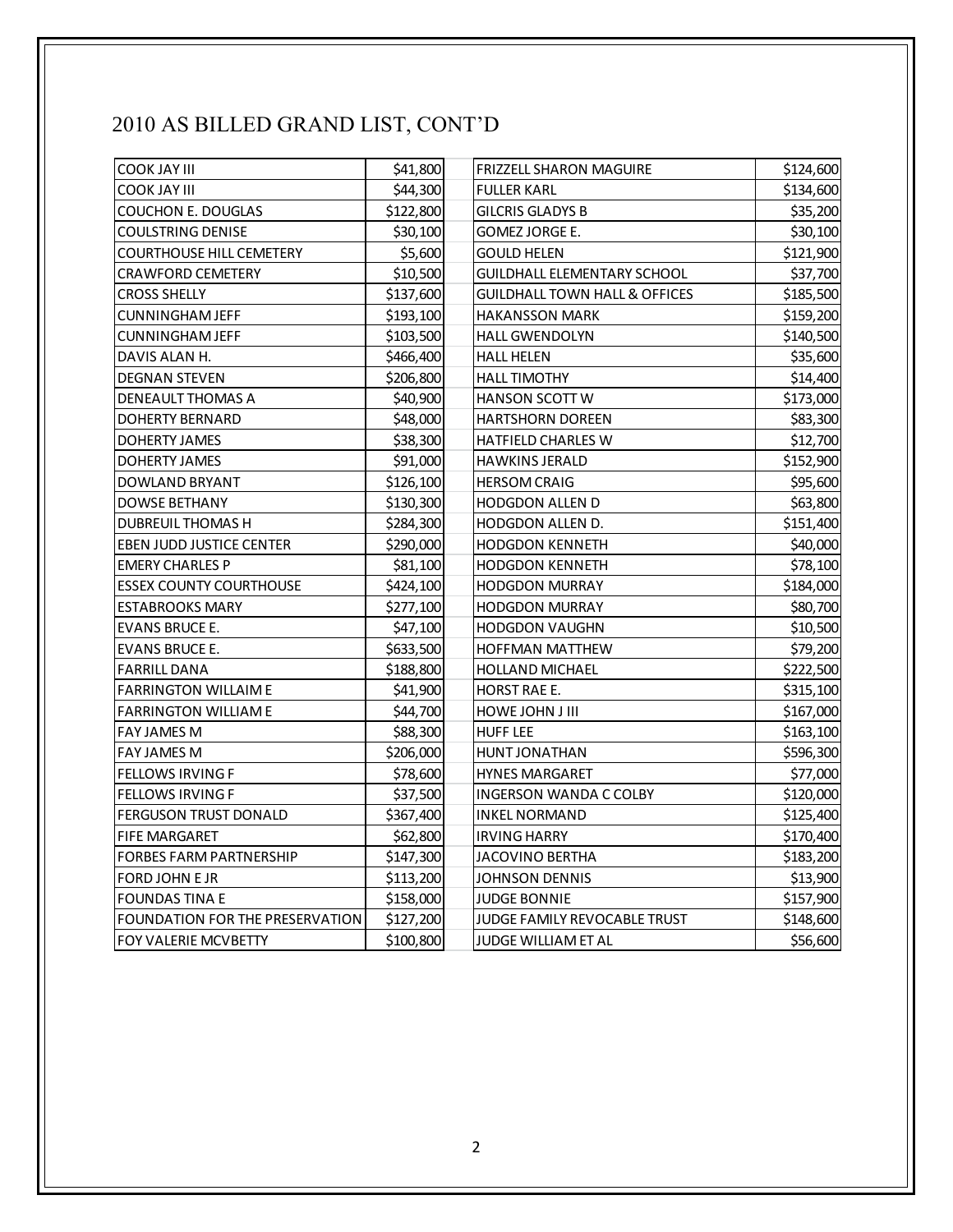## 2010 AS BILLED GRAND LIST, CONT'D

| <b>KEESHIN LIVING TRUST</b>                 | \$157,300   | <b>MCLAIN RYAN</b>               | \$93,200  |
|---------------------------------------------|-------------|----------------------------------|-----------|
| <b>KEESHIN NEAL</b>                         | \$568,900   | MCLAIN, REGINALD                 | \$203,700 |
| <b>KELLEY DANIEL J</b>                      | \$118,000   | MCVETTY ALFRED ET AL             | \$383,200 |
| KING WILLIAM                                | \$118,100   | MCVETTY ALFRED L JR              | \$57,400  |
| <b>KLINEFELTER JOHN</b>                     | \$250,800   | MEADOWSEND TIMBERLAND LTD        | \$653,900 |
| <b>KLINEFELTER JOHN</b>                     | \$6,000     | MEHANNA JOSEPH VT LAND TRUST     | \$121,300 |
| <b>KURRELMEYER ELLEN</b>                    | \$116,100   | <b>MENZIES LESLIE B</b>          | \$237,900 |
| LABENS ALAIN                                | \$181,800   | MORRIS GREGORY F ET AL           | \$114,300 |
| LABENS MARK                                 | \$95,000    | <b>MOUREY MARJORIE</b>           | \$133,500 |
| LAMOTTE LOUIS                               | \$25,200    | NADEAU IRENE                     | \$236,400 |
| <b>LAMOTTE RODNEY</b>                       | \$68,200    | NAPOLITANO ROBERT                | \$68,200  |
| LANDRY CHARLES JR                           | \$126,700   | <b>NELSON CHRISTOPHER E</b>      | \$50,700  |
| LEE DOTTIE-JANE                             | \$46,800    | NELSON N PHILIP IV               | \$190,200 |
| LEE L COURTLAND                             | \$57,200    | <b>NELSON NELS III</b>           | \$322,900 |
| LIADSA INVESTMENTS LP                       | \$255,900   | <b>NEWPORT SAND &amp; GRAVEL</b> | \$335,900 |
| LOUTREL ELIZABETH D                         | \$42,900    | NEWPORT SAND AND GRAVEL CO. INC  | \$516,100 |
| LUMNAH ALCIDE J                             | \$124,800   | NICHOLL RONALD H                 | \$153,200 |
| LYNCH JAMES D                               | \$156,700   | NILSEN KEVIN K.                  | \$92,800  |
| LYNDES JOHN W                               | \$50,800    | NOURSE VT FARM LLC               | \$180,100 |
| MACDONALD JOHN                              | \$31,400    | <b>NUGENT ROBERT</b>             | \$70,700  |
| <b>MACKILLOP KAY I</b>                      | \$124,500   | OLD MOUNTAIN SCHOOL SITE         | \$4,700   |
| MACMAHAN DAN E.                             | \$293,600   | ORLOWSKI JOHN C                  | \$234,700 |
| MAGELLAN FORESTRY LLC                       | \$60,600    | PEASLEE BERT                     | \$22,200  |
| MARSH WILLIAM                               | \$162,400   | <b>PEASLEE BERT</b>              | \$163,500 |
| MARTIN JERRY D                              | \$190,200   | PEASLEE JANICE                   | \$100,000 |
| <b>MARTIN PATRICIA</b>                      | \$259,200   | PEASLEE JANICE                   | \$165,800 |
| <b>MARTIN RICHARD &amp; MURIEL TRUSTEES</b> | \$1,425,900 | PEASLEE JANICE                   | \$442,600 |
| <b>MARTIRANI FRANK</b>                      | \$182,400   | PEAVEY MARY C                    | \$29,100  |
| <b>MASON HARLEY</b>                         | \$155,600   | PERREAULT MICHAEL                | \$222,000 |
| MCCAULEY JAMES                              | \$50,600    | PERRY GREG A.                    | \$224,600 |
| MCCAULEY JAMES                              | \$121,600   | PHELPS KEITH A                   | \$65,100  |
| <b>MCCLAIN REGINALD</b>                     | \$127,700   | PHELPS LOREN ET AL               | \$84,000  |
| <b>MCGRATH ARTHUR III</b>                   | \$178,900   | PILLAR LLC                       | \$52,200  |
| MCKENNEY EMMA H.                            | \$66,700    | PILLAR LLC                       | \$92,300  |
| <b>MCLAIN KELLY</b>                         | \$23,300    | PILLAR LLC                       | \$48,400  |
| <b>MCLAIN REGINALD</b>                      | \$7,400     | PILLAR, LLC                      | \$227,500 |
| <b>MCLAIN REGINALD</b>                      | \$34,500    | PLUMB DAVID G                    | \$22,500  |
| <b>MCLAIN RONALD</b>                        | \$16,800    | PLUMLEY MATTHEW R                | \$262,300 |